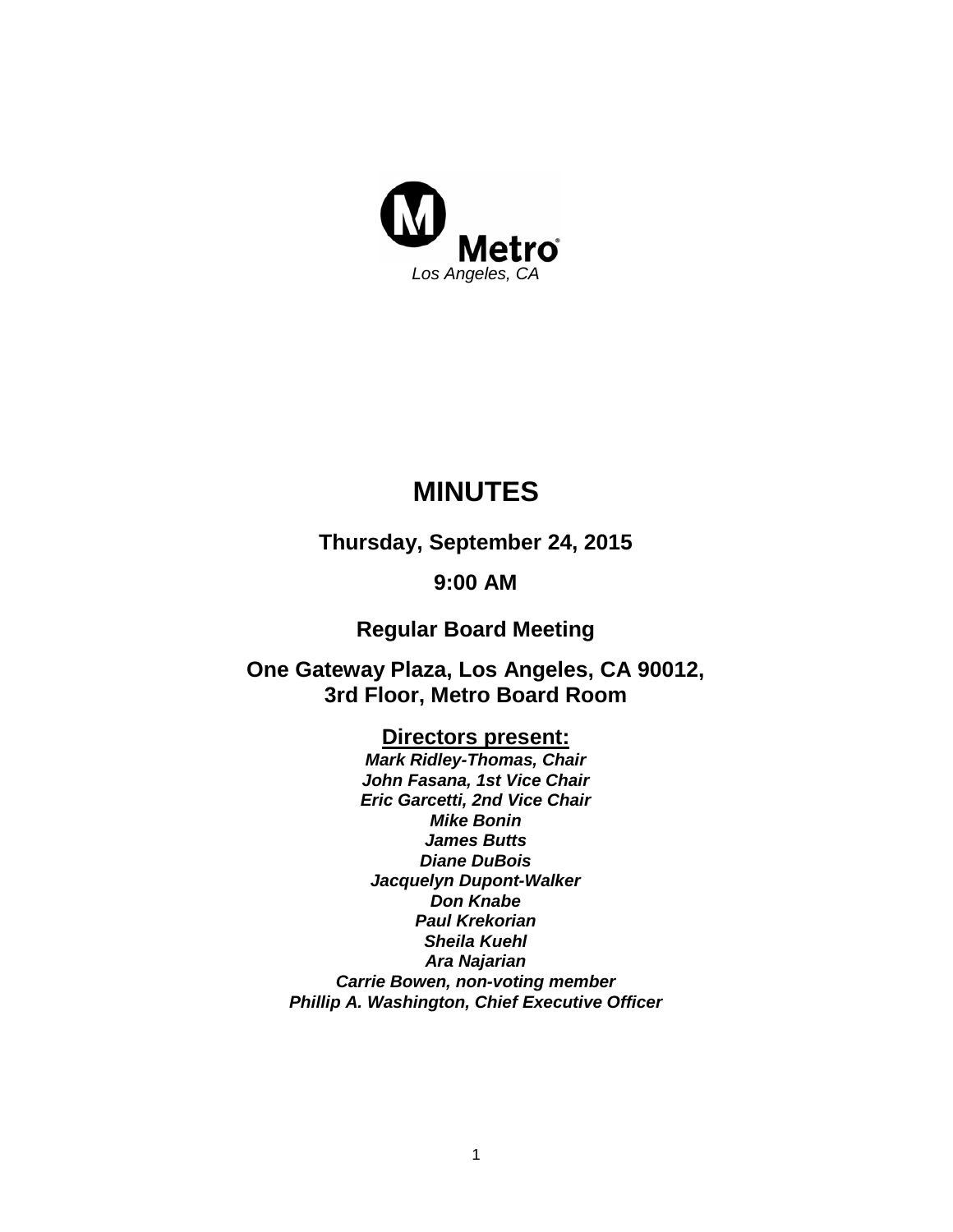### 4.RECEIVED report of the **Chief Executive Officer. 2015-1478**

- · Scroll presentations in honor of their retirements:
	- o Linda Wright
	- o Marc Littman
- · Enhanced Security Program

| <b>DK</b> | <b>JDW</b> | <b>SK</b> | <b>MB</b> | $\mathsf{I}$ MA | <b>MRT</b> | FG. | . . | 10. | ΑN |  |
|-----------|------------|-----------|-----------|-----------------|------------|-----|-----|-----|----|--|
|           |            |           |           |                 |            |     |     | _   |    |  |

\*\*\*\*\*\*\*\*\*\*\*\*\*\*\*\*\*\*\*\*\*\*\*\*\*\*\*\*\*\*\*\*\*\*\*\*\*\*\*\*\*\*\*\*\*\*\*\*\*\*\*\*\*\*\*\*\*\*\*\*\*\*\*\*\*\*\*\*\*\*\*\*\*\*\*\*\*\*

| $MA = M$ . Antonovich | MB = M. Bonin             | $DD = D$ . DuBois         | AN = A. Najarian |
|-----------------------|---------------------------|---------------------------|------------------|
| PK = P. Krekorian     | $JF = J$ . Fasana         | $JDW = J$ . Dupont-Walker |                  |
| $JB = J.$ Butts       | $EG = E$ . Garcetti       | $HS = H$ . Solis          |                  |
| $SK = S$ . Kuehl      | $MRT = M$ . Ridlev-Thomas | $DK = D.$ Knabe           |                  |

**LEGEND: Y = YES, N = NO, C = HARD CONFLICT, S = SOFT CONFLICT ABS = ABSTAIN, A = ABSENT, P = PRESENT**

# **CALL TO ORDER** at 9:15 a.m.

### **ROLL CALL**

1. APPROVED Consent Calendar Items: 2, 8, 40, 11, 19, 20, 21, 22, 23, 24, 25, 35, 36, 37, 38, 39, 44, 47, 48, 50, 51, 59, 60, 61, 64, 66 and 67.

*Consent Calendar items were approved by one motion except items 10, 20, 22, 24, 25, 36, 37, 39, 50 and 67 which were held for discussion and/or separate action.*

| <b>DK</b> | <b>PK</b> | <b>JDW</b> | <b>SK</b> | <b>MB</b> | <b>MA</b> | <b>MRT</b> | <b>EG</b> | --<br>$\mathsf{J}\mathsf{F}$ | JB | пэ | <b>AN</b> |  |
|-----------|-----------|------------|-----------|-----------|-----------|------------|-----------|------------------------------|----|----|-----------|--|
|           |           |            |           |           |           |            |           |                              |    |    |           |  |

- 2.APPROVED ON CONSENT CALENDAR **Minutes of the Regular Board 2015-1446 Meeting held July 23, 2015.**
- 3.RECEIVED Chair's Report. **2015-1477**

| DK. | $P$ K $\blacktriangleright$ | JDW   SK   MB   MA |    |  | <b>NRT EG</b> | <b>JF</b> | JB | нэ | Ш |
|-----|-----------------------------|--------------------|----|--|---------------|-----------|----|----|---|
|     |                             | D.                 | D. |  |               |           |    |    |   |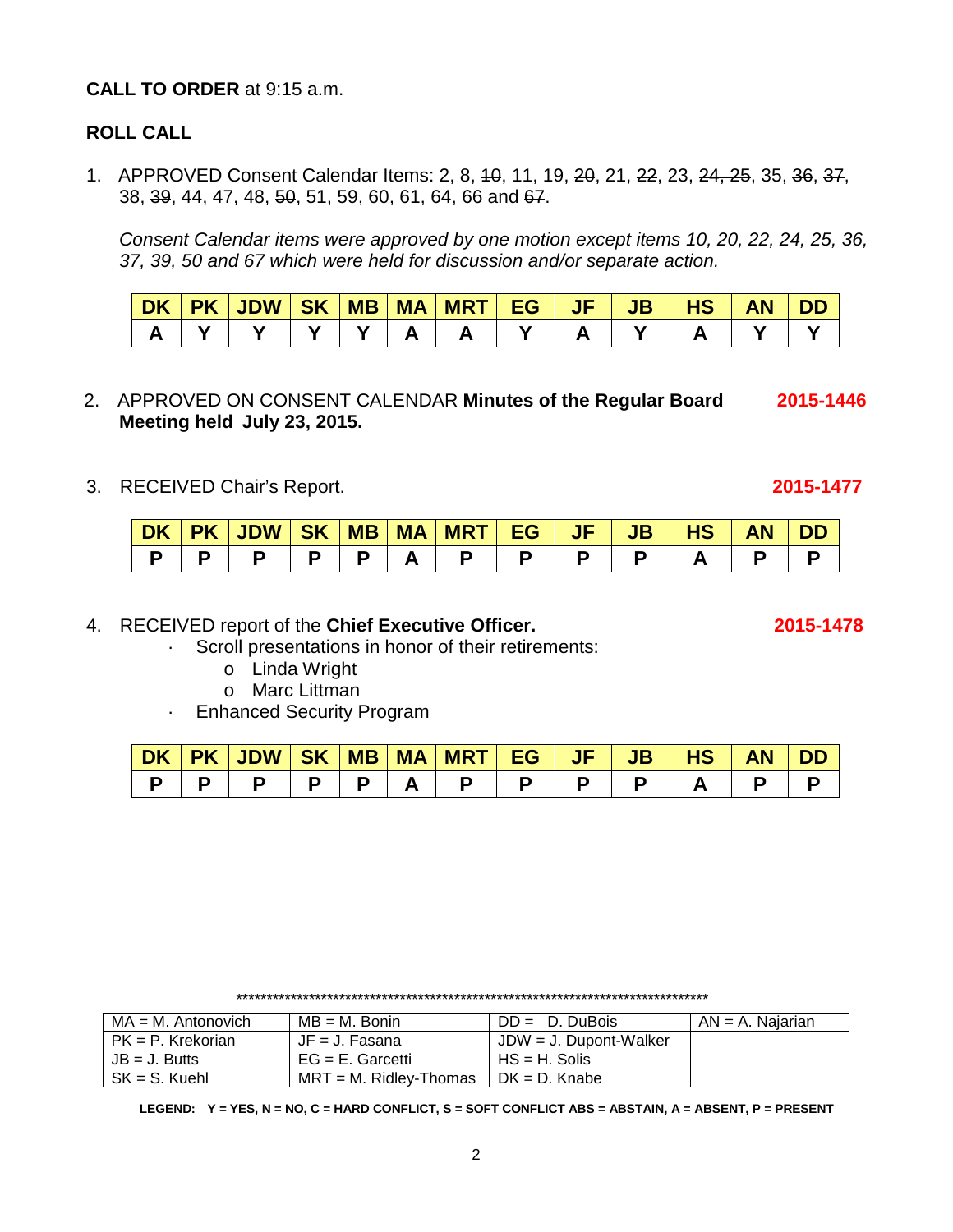8. APPROVED ON CONSENT CALENDAR authorizing the Chief Executive **2015-1104** Officer to execute Contract ModificationNo. 4 to Contract No. PS05312717, with **Carl Warren & Company, for general liability claims administration services**, to exercise the first three-year option in the amount of \$7,721,051 increasing the total contract value from \$10,307,876 to \$18,028,927 and extending the contract term from October 31, 2015 to October 31, 2018.

## 9. **CARRIED OVER TO OCTOBER**: **2015-1227**

- A. ADOPTING a resolution:
	- 1. authorizing **the issuance of refunding bonds by negotiated sale to refund the 2004 General Revenue Refunding Bonds** (the "2004 GRRBs") in one or more transactions through June 30, 2016, consistent with the Debt Policy;
	- 2. approving the forms of the supplemental trust agreement, preliminary official statement and such other documents as required and all as subject to modification as set forth in the Resolution;
	- 3. authorizing taking all action necessary to achieve the foregoing, including, without limitation, the further development and execution of bond documentation associated with the issuance of the 2015 General Revenue Refunding Bonds (the "2015 GRRBs"), and approves related documents on file with the Board Secretary; and
	- 4. prohibiting the subsequent issuance of General Revenue Bonds or Parity Debt under the General Revenue Trust Agreement except for refunding bonds.
- B. **APPOINTING the underwriter team** selected for the 2015 GRRBs transaction(s) as shown in Attachment B.
- C. **ESTABLISHING an underwriter pool**, as shown in Attachment B, that will be used to select underwriters for all future negotiated debt issues through June 30, 2019.

(REQUIRES SEPARATE SIMPLE MAJORITY VOTE OF THE BOARD)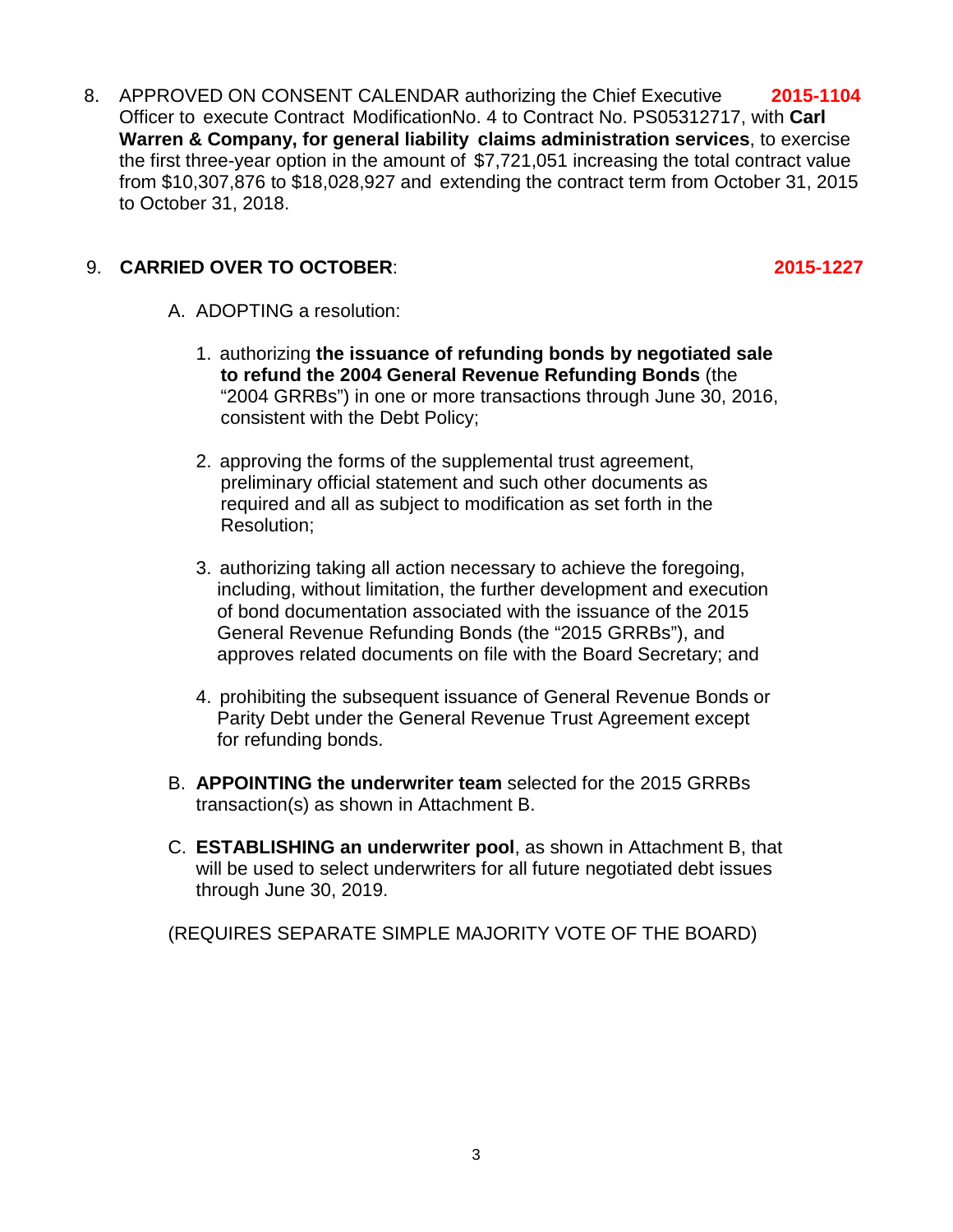10. APPROVED UNDER RECONSIDERATION the Chief Executive Officer **2015-1261** to award a one year Firm Fixed Price Contract No. PS1544301142 to Ma and Associates to conduct the fiscal year **FY 2013-2015 independent performance review of all the Los Angeles County transit operators receiving state Transportation Development Act (TDA) Article 4,** and operators receiving Proposition A funds in lieu of TDA funds and Metro as the Regional Transportation Planning Entity (RTPE), for the fixed price of \$588,192.

| DK | PK   JDW   SK   MB   MA   MRT   EG |  |  | <b>JF</b> | $\overline{\mathsf{J}\mathsf{B}}$ | <b>TO</b> | <b>AN</b> | <b>DD</b> |
|----|------------------------------------|--|--|-----------|-----------------------------------|-----------|-----------|-----------|
|    |                                    |  |  |           |                                   |           |           |           |

- 11. APPROVED ON CONSENT CALENDAR **Motion by DuBois, Knabe, 2015-1221 Butts and Najarian** that the funds derived from advertising receipts be deposited into the Risk Allocation Matrix Internal Savings Account (RISA) along with the Parking Revenues pending further recommendations from the CEO later this year.
- 19. APPROVED ON CONSENT CALENDAR authorizing the Chief Executive **2015-1332** Officer to execute a cost-plus-fixed-fee Contract No. AE3319400599 with AECOM for the **L.A. County Grade Crossing and Corridor Safety Program** in the amount of \$3,868,848, inclusive of all design phases. This contract is for three years.
- 20. APPROVED UNDER RECONSIDERATION authorizing the Chief **2015-0575** Executive Officer to award and execute a 15-month firm fixed price Contract No. AE322940011372 (RFP No. AE11372) to **JMDiaz, Inc. in the amount of \$2,340,084.08 for Architectural and Engineering (A&E) services to complete the I-710/SR-91 PSR-PDS**.

| <b>DK</b> | <b>PK</b> | JDW SK | <b>MB   MA</b> | <b>MRT</b> | EG | JB | пэ | AN |  |
|-----------|-----------|--------|----------------|------------|----|----|----|----|--|
|           |           |        |                |            |    |    |    |    |  |

21. APPROVED ON CONSENT CALENDAR authorizing the Chief Executive **2015-0576** Officer to award and execute a 48-month firm fixed price Contract No. AE333410011375 (RFP No. AE11375), to **Parsons Transportation Group Inc. in the amount of \$20,697,227.00 for Architectural and Engineering services to complete the I-605/I-5 PA/ED**.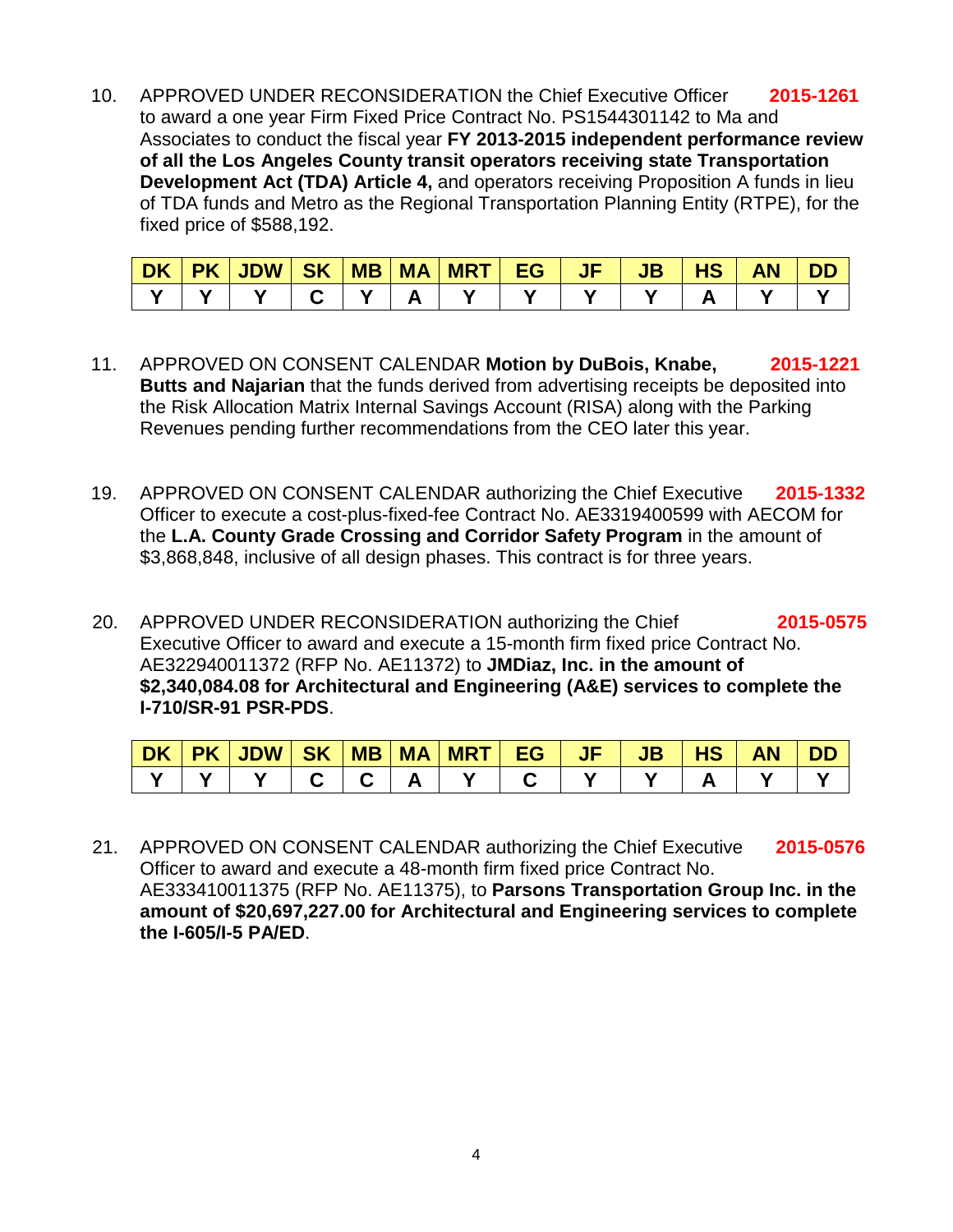- 22. APPROVED UNDER RECONSIDERATION authorizing the Chief **2015-0864** Executive Officer to:
	- A. execute Contract Modification No. 2 for Contract No. PS2415-3046, **Doran Street Crossing Grade Separation, with HNTB, Inc., in the amount of \$94,954 to complete the necessary signal engineering for the interim one-way west bound movement at Doran Street at grade crossing**, increasing the total contract value from \$5,688,892 to \$5,783,846; and
	- B. increase Contract Modification Authority (CMA) specific to Contract No. PS2415-3046, Doran Street Crossing Grade Separation, in the amount of \$125,000, increasing the total CMA amount from \$523,620 to \$648,620.

|  | DK   PK   JDW   SK   MB   MA   MRT   EG |  |  | - JF - | <b>JB</b> | <b>THS</b> | <b>AN</b> | <b>DD</b> |
|--|-----------------------------------------|--|--|--------|-----------|------------|-----------|-----------|
|  |                                         |  |  |        |           |            |           |           |

- 23. APPROVED ON CONSENT CALENDAR the following actions for **2015-0989 2015 Countywide Call for Projects** (Call), as further described in this report and attachments:
	- A. the recommendations in Attachment A responding to the Technical Advisory Committee (TAC) motions regarding the 2015 Call and additional funding recommendations;
	- B. program \$201.9 million in seven modal categories from the fund sources shown in Attachment B. This amount also programs a limited amount of funds from the 2015 Call for Projects Deobligation (\$2.5 million) and the 2015 Call TAC reserve;
	- C. all projects in Attachment C for potential nomination to the California Transportation Commission for 2016 State Transportation Improvement Program funds, as necessary;
	- D. amend the recommended 2015 Call Program of Projects into the FY 2015-2016 Los Angeles County Regional Transportation Improvement Program by adopting the resolution in Attachment D which certifies that Los Angeles County has the resources to fund the projects in the FY 2015-2016 Regional TIP and affirms its commitment to implement all of the projects in the program;
	- E. administer the 2015 Call as a one-time project-specific grant program with the requirement that project sponsors bear all cost increases; and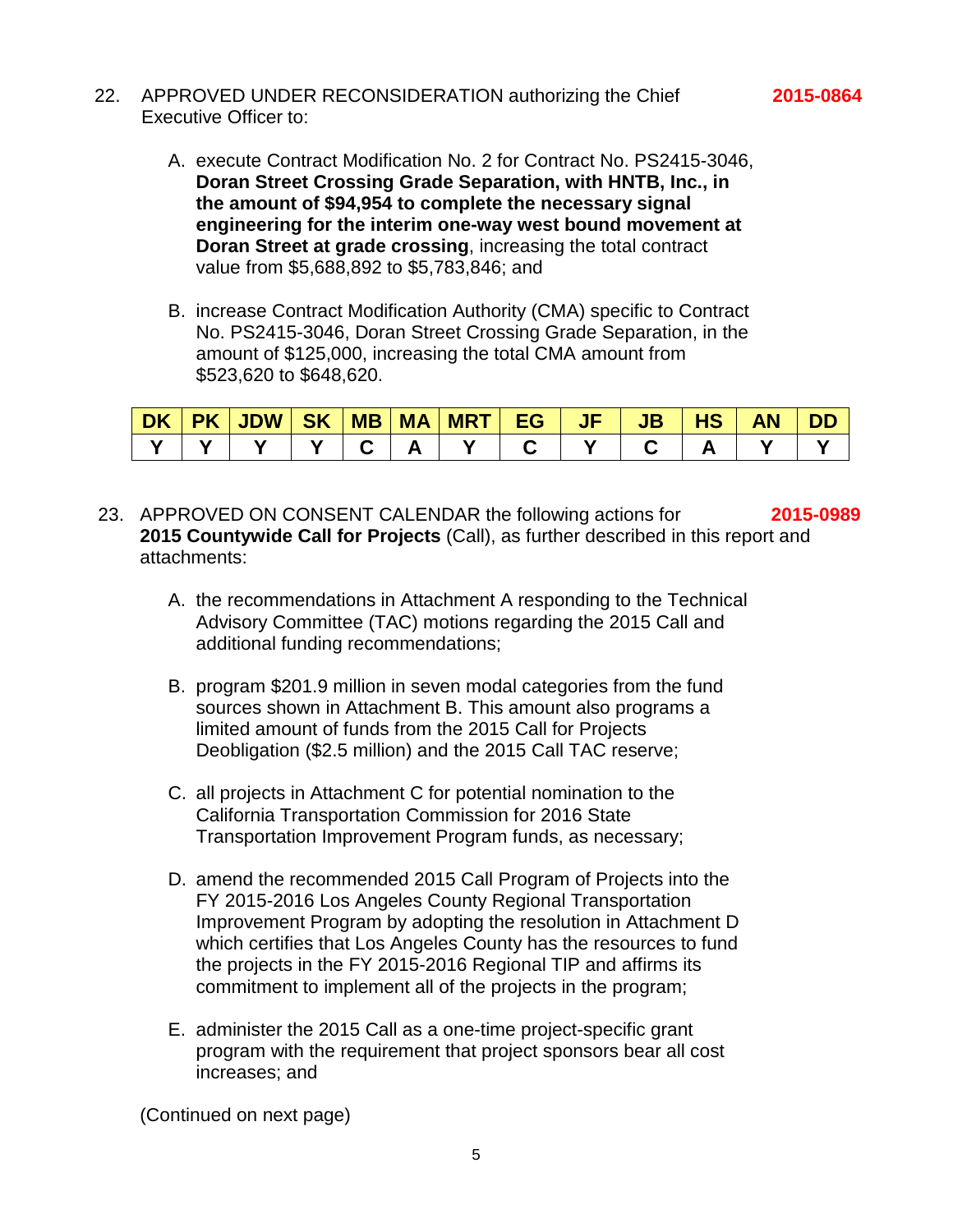(Item 23 – continued from previous page)

- F. authorize the Chief Executive Officer to administratively provide project sponsors with funding in earlier years than shown, if the project sponsor can demonstrate project readiness to proceed, has sufficient local match and such funds are available.
- 24. APPROVED UNDER RECONSIDERATION the Chief Executive Officer **2015-1156** to award a twelve-month firm fixed price Contract No. PS3362300 (RFP No. PS114943046R) to Walker Parking Consultants in the amount of \$619,589, for the **Supportive Transit Parking Program Master Plan Study**.

| <b>DK</b> | <b>PK</b> | <b>JDW</b> | <b>SK</b> | <b>MB</b> | <b>MA</b> | <b>MRT</b> | EG | JF | <b>JB</b> | 13 | <b>AN</b> |  |
|-----------|-----------|------------|-----------|-----------|-----------|------------|----|----|-----------|----|-----------|--|
|           |           |            |           |           |           |            |    |    |           |    |           |  |

### 25. APPROVED UNDER RECONSIDERATION authorizing the Chief **2015-0439** Executive Officer to:

- A. execute Contract Modification No. 5 to Contract No. PS4710-2768 with **HDR Engineering, Inc.** (**I-710 South Utility North Study - North Segment**), for the utilities and structural engineering efforts associated with the revised project alternatives, in an amount not-to-exceed \$1,443,082, increasing the total contract not-to-exceed amount from \$6,715,468 to \$8,158,550 and a contract extension of 18 months;
- B. execute Contract Modification No. 8 to Contract No. PS4710-2769 with **Mark Thomas & Company, Inc.** (**I-710 South Utility Central Study - Central Segment**), for the utilities and structural engineering efforts associated with the revised project alternatives, in an amount not-to-exceed \$350,521, increasing the total contract not-to-exceed amount from \$5,695,143 to \$6,045,664 and a contract extension of 18 months;
- C. increase Contract Modification Authority (CMA) specific to the two contracts to cover the cost of any unforeseen issues that may arise during the performance of the contracts as follows:
	- 1. Contract No. PS4710-2768 in the amount of \$216,462; increasing the total CMA from \$878,700 to \$1,095,162;
	- 2. Contract No. PS4710-2769 in the amount of \$52,579, increasing the total CMA from \$742,845 to \$795,424; and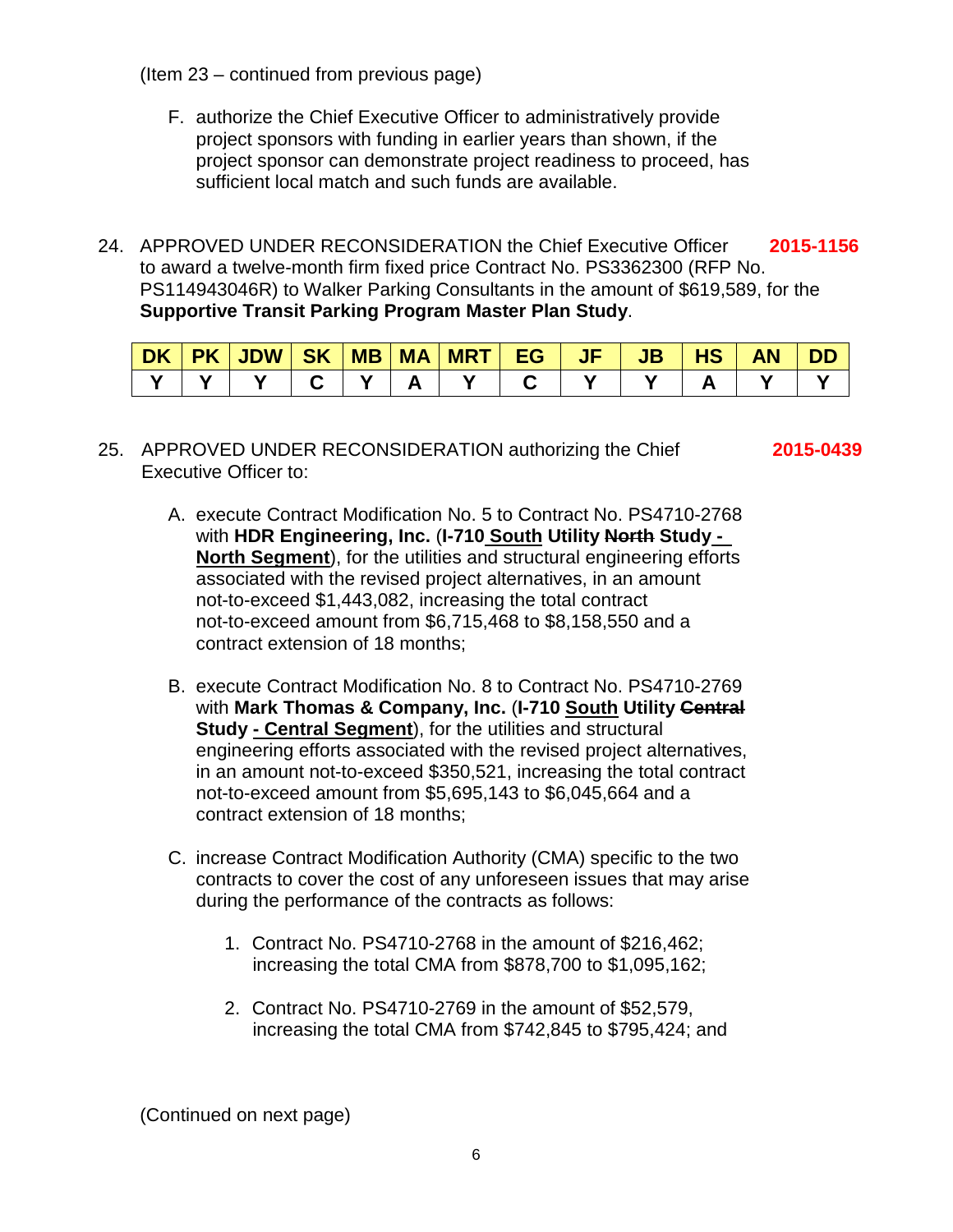D. **execute any necessary agreement(s) with third parties** (e.g.

Caltrans, Gateway Cities Council of Governments, Gateway Cities, Southern California Edison (SCE), Los Angeles County, U.S. Army Corps of Engineers) to provide coordination and technical support for the completion of the EIR/EIS and the development and implementation of individual I-710 Early Action Projects, increasing the total amount from \$3,400,000 to \$7,132,000 for FY12 through FY17, as approved by the Board in the May 2015 meeting.

| <b>DK</b> | <b>PK</b> | <b>JDW</b> | <b>SK</b> | <b>MB</b> | <b>MA</b> | <b>MRT</b> | ΕG | JF | JB | æ | AN | וכ |
|-----------|-----------|------------|-----------|-----------|-----------|------------|----|----|----|---|----|----|
|           |           |            |           |           |           |            |    |    |    |   |    |    |

28. RECEIVED AND FILED the status report on the operations of **Metro's 2015-1323 Pilot Crenshaw/LAX Transit Project Business Solution Center (BSC) and Metro's Pilot Business Interruption Fund (BIF)**.

| <b>DK</b> | PK | <b>JDW</b> | <b>SK</b> | <b>MB</b> | <b>MA</b> | <b>MRT</b> | r G | . | . | <b>TAL</b><br>пэ. | AN |  |
|-----------|----|------------|-----------|-----------|-----------|------------|-----|---|---|-------------------|----|--|
|           |    |            |           |           |           |            |     |   |   |                   |    |  |

- 35. APPROVED ON CONSENT CALENDAR authorizing the Chief Executive **2015-1262** Officer to:
	- A. execute Contract Modification No. 10 to Contract No. PS-2020- 1055 with **Geoffrey R. Martin for the continuation of Tunnel Advisory Panel Services**, in an amount not-to-exceed \$802,261, increasing the total contract value from \$1,287,745 to \$2,090,006 and extend the contract from October 1, 2015 to June 30, 2020;
	- B. execute Contract Modification No. 7 to Contract No. PS-8510-2416 with **Harvey Parker and Associates, Inc. for the continuation of Tunnel Advisory Panel Services**, in an amount not-to-exceed \$981,465, increasing the total contract value from \$1,611,745 to \$2,593,210, and extend the contract from October 1, 2015 to June 30, 2020; and
	- C. execute Contract Modification No. 5 to Contract No. PS-8510-2493 with **Cording, Dr. Edward J. for the continuation of Tunnel Advisory Panel Services**, in an amount not-to-exceed \$764,033, increasing the total contract value from \$1,311,745 to \$2,075,778 and extend the contract from October 1, 2015 to June 30, 20202.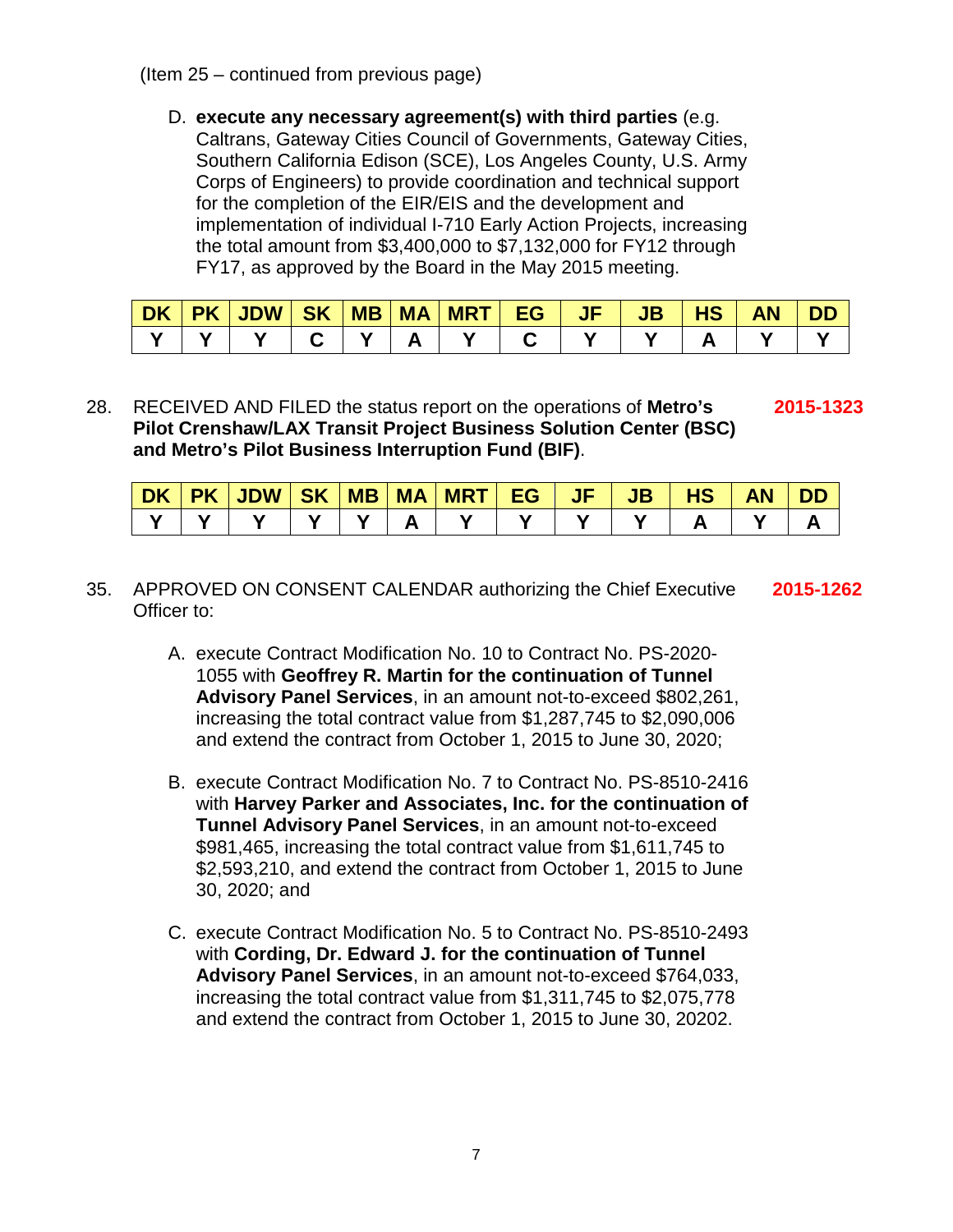36. APPROVED an interim increase to the Life-of-Project (LOP) budget by **2015-0214** \$64 million, increasing the LOP budget from \$1,141.4 million to \$1,205.4 million, subject to availability of \$64 million of **federal Regional Surface Transportation Program funds**.

| <b>DK</b> | <b>PK</b> | <b>JDW</b> | <b>SK</b> | <b>MB</b> | <b>MA</b> | <b>MRT</b> | cσ | JF | JD | пэ | AN |  |
|-----------|-----------|------------|-----------|-----------|-----------|------------|----|----|----|----|----|--|
|           |           |            |           |           |           |            |    |    |    |    |    |  |

37. APPROVED UNDER RECONSIDERATION authorizing the Chief **2015-1229** Executive Officer to award a 270 calendar day, firm fixed price contract under Bid Number C1110 to AP Construction, Inc., the lowest responsive and responsible bidder for the **Patsaouras Bus Plaza Paver Retrofit Project** (design-build) for an amount of \$5,526,018 inclusive of sales tax and options.

| <b>DK</b> | <b>PK</b> | <b>JDW</b> | <b>SK</b> | <b>MB</b> | <b>MA</b> | <b>MRT</b> | <b>EG</b> | JF | <b>JB</b> | 11A<br>пә | ΑN |  |
|-----------|-----------|------------|-----------|-----------|-----------|------------|-----------|----|-----------|-----------|----|--|
|           |           |            |           |           |           |            |           |    |           |           |    |  |

- 38. APPROVED ON CONSENT CALENDAR authorizing the Chief **2015-1253** Executive Officer to execute annual expenditure budget plan for the **FY16 Annual Work Plan for the City of Los Angeles**.
- 39. APPROVED **MOTION by Knabe** that the MTA Board direct the CEO to **2015-1375** report back to the Board in 60 days, and provide a presentation for discussion at the November/December 2015 MTA Board Meeting, on the following items related to the operations of the San Pedro Red Car Line; the historic railcar line operating on a 1.5 mile stretch of the San Pedro Waterfront in the Port of Los Angeles:
	- A. A historical summary of operations and funding for the San Pedro Red Car Line, including an analysis of why the line operates only on limited days of the week;
	- B. A summary of existing transit services connecting to the Red Car Line, including Metro, municipal providers, and local downtown (PBID) trolley, with an analysis of how transit connections could be improved to service a shorter segment of the line, such as from the existing 22nd Street/Marina Station to the Ports O'Call Station, or to relocated stations along the alignment;
	- C. An evaluation of the reasons for the proposed closure of the Red Car Line and the identification of options to maintain service on shorter segments, and at relocated stations, including potential funding sources;
	- D. Recommendations for maintaining operations on a shorter line;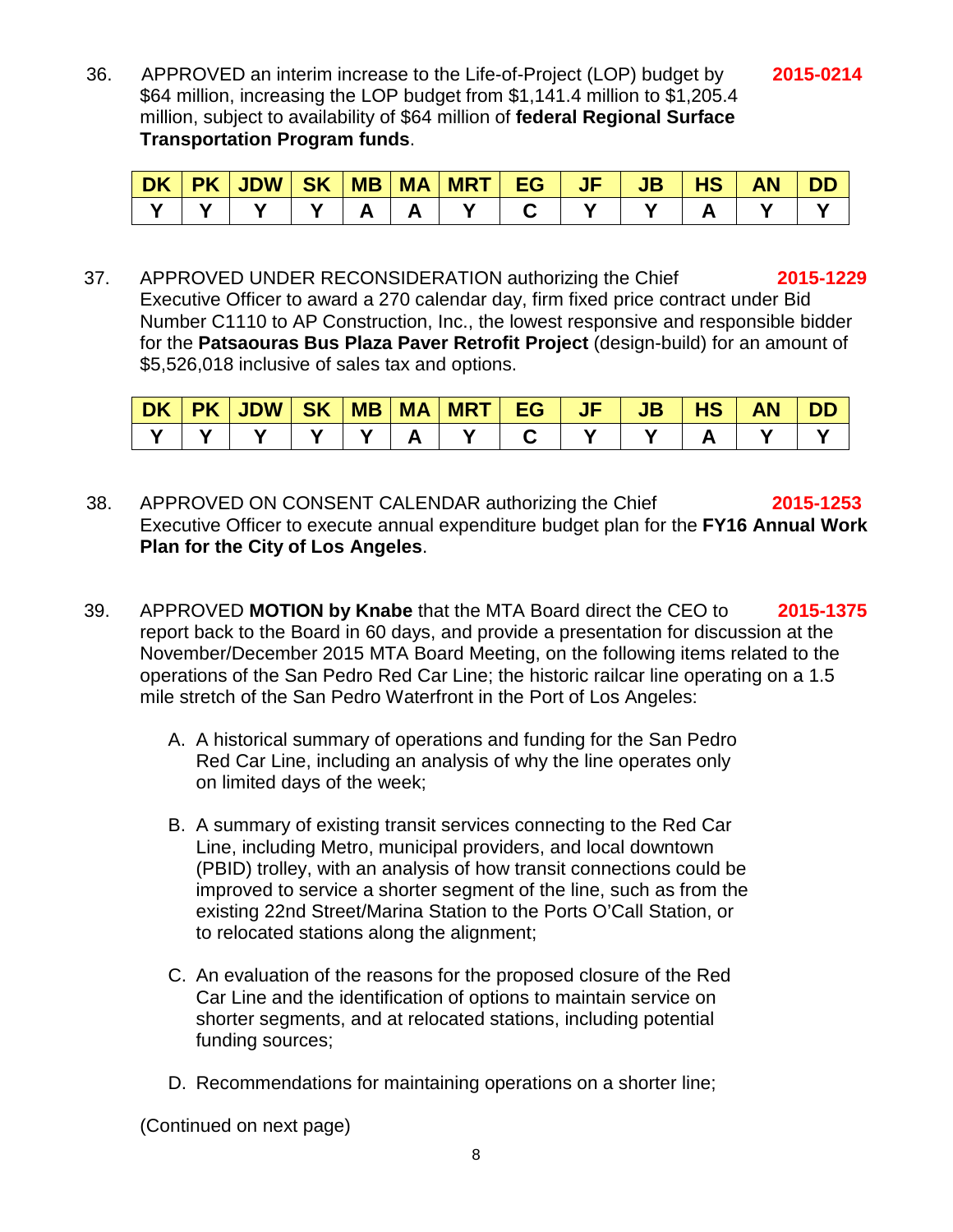(Item 39 – continued from previous page)

- E. An evaluation of the Waterfront Red Car Line Expansion Feasibility Report and the identification of potential funding sources that may be available for future implementation;
- F. Send a letter to the Port of LA (POLA), before the September 27th closure date, to request that the closure of the Red Car Line be deferred, at a minimum for the portion of the line that is not immediately needed for the City's roadway improvement project, and to reach out to POLA to discuss options for temporarily suspending the Federal Freight Abandonment Process while Metro's evaluation is being completed and shared with POLA.

| <b>DK</b> | <b>PK</b> | JDW SK | <b>MB</b> | <b>MA</b> | <b>WRT</b> | EG | $\sqrt{F}$ | JB | <b>HS</b> | <b>AN</b> | DD |
|-----------|-----------|--------|-----------|-----------|------------|----|------------|----|-----------|-----------|----|
|           |           |        |           |           |            |    |            |    |           |           |    |

- 44. APPROVED ON CONSENT CALENDAR **nominees for membership 2015-1224 on Metro's San Gabriel Valley, South Bay, and Westside Central Service Councils**.
- 47. APPROVED ON CONSENT CALENDAR authorizing the Chief **2015-1265** Executive Officer to:
	- A. **cancel the Private Security Services Invitation for Bid PS-14199**;
	- B. execute Contract Modification No. 16 to **extend Contract No. PS26102156 with RMI International, Inc. for up to 12 months** (October 1, 2015-September 30, 2016) in an amount not to exceed \$8,119,674, thereby increasing the total contract value from \$37,938,383 to \$46,058,057; and
	- C. amend the FY16 Budget for System Security and Law Enforcement in the amount of \$3,019,674.
- 48. APPROVED ON CONSENT CALENDAR authorizing the Chief **2015-1166** Executive Officer to execute Modification No. 8 to Contract OP30002227 for **Uniform Rental services with Prudential Overall Supply** in the amount of \$780,000 increasing the contract value from \$3,735,029 to \$4,515,029. This modification also extends the period of performance through June 30, 2016.

This contract provides on-going uniform rental services, vehicle seat covers, and laundry services for hand towels and floor mats.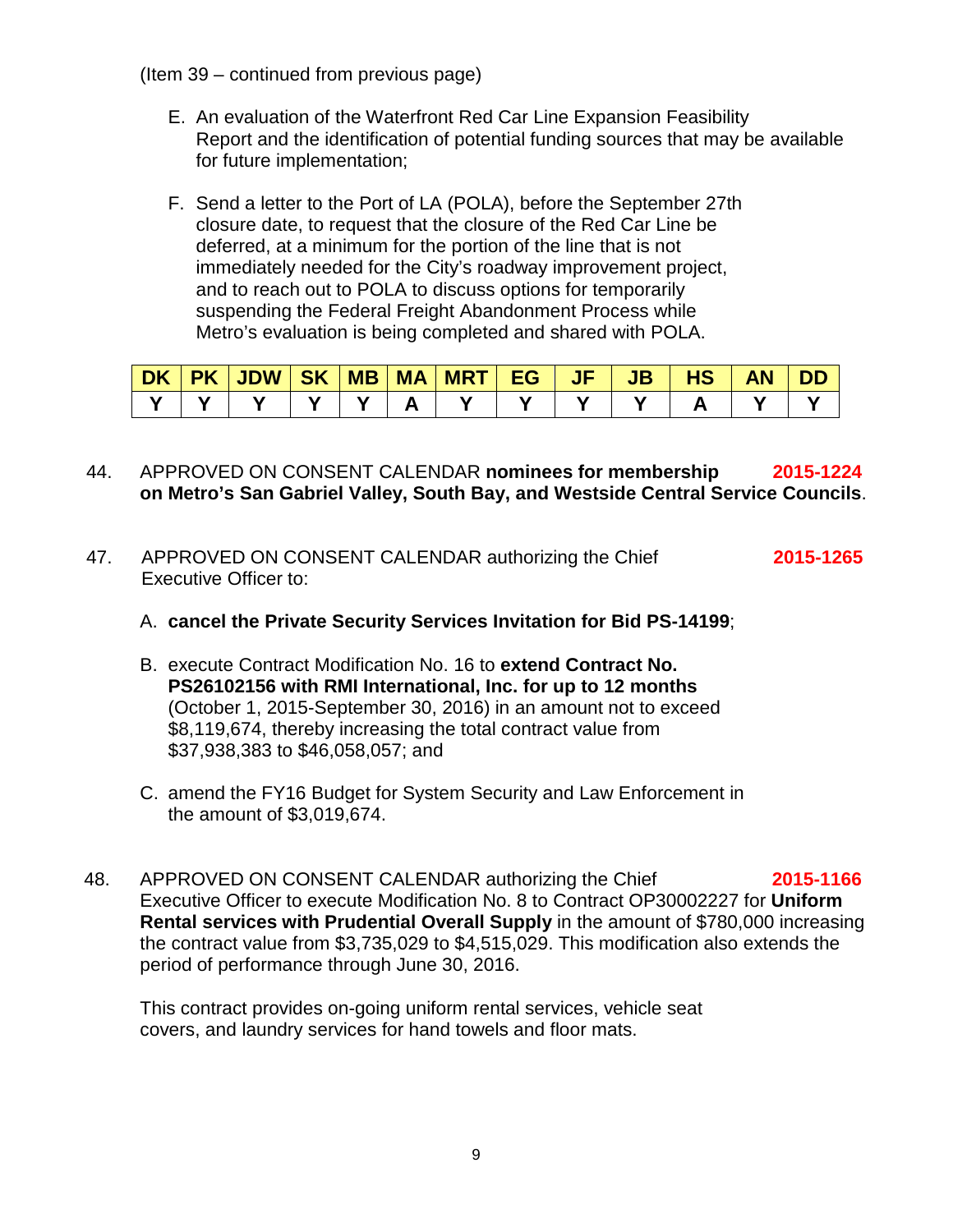49. APPROVED AS AMENDED increasing the life of project budget **2015-1290** for the **Blue and Green Lines Transit Passenger Information System**, capital project 212010, by \$3,842,533, increasing the life of project from \$5,987,180 to \$9,829,713 and amend the FY16 annual budget by \$3,842,533.

**AMENDMENT** by Ridley-Thomas, Dupont-Walker and Kuehl that the Board of Directors direct the Chief Executive Officer to:

- A. Make every effort to expedite completion of the Blue and Green Line Transit Passenger Information Systems;
- B. Conduct a thorough assessment of the reliability of the count-down clocks throughout the system, that includes an evaluation of Metro's current ability to detect and repair display failures in a timely manner; and
- C. Report back with findings and recommendations during the November 2015 Board cycle.

|  | │DK│PK│JDW│SK│MB│MA│ |  | VMRT EG | <b>AJFP</b> | <b>UL JB</b> | <b>HS</b> | <b>AN</b> | <b>DD</b> |
|--|----------------------|--|---------|-------------|--------------|-----------|-----------|-----------|
|  |                      |  |         |             |              |           |           |           |

49.1 APPROVED **Motion by Ridley-Thomas** that the Board of Directors **2015-1497** direct the Chief Executive Officer to provide a report in 60 days on the current College TAP Program, including the usage, marketing and outreach efforts to community colleges, as well as an assessment of the feasibility of piloting a Universal Community College Student Transit Pass Program.

| <b>DK</b> | <b>PK</b> | <b>JDW</b> | <b>SK</b> | <b>MB</b> | <b>MA</b> | <b>MRT</b> | EG | JF | JB | <b>HS</b> | AN | סכ |
|-----------|-----------|------------|-----------|-----------|-----------|------------|----|----|----|-----------|----|----|
|           |           |            |           |           |           |            |    |    |    |           |    |    |

50. APPROVED UNDER RECONSIDERATION authorizing the Chief **2015-1226** Executive Officer to award a sole source firm fixed price Contract No. PS92403277 to **Xerox Transport Solutions, Inc. for the integration of a Countywide Signal Priority (CSP) software module into Metro's Advanced Transportation Management System (ATMS)** for an amount of \$952,000.

| <b>DK</b> | <b>PK</b> | <b>JDW</b><br>JL | <b>SK</b> | <b>MB</b> | <b>MA</b> | <b>MRT</b> | EG | w. | IБ<br>JD | 13 | AN |  |
|-----------|-----------|------------------|-----------|-----------|-----------|------------|----|----|----------|----|----|--|
|           |           |                  |           |           |           |            |    |    |          |    |    |  |

51. APPROVED ON CONSENT CALENDAR authorizing the Chief Executive **2015-0366** Officer to award a 5-year firm fixed price Contract No. PS15360111323, to **FRS Environmental Inc., for parts washer services** in an amount not-to-exceed \$1,223,820 for a 5-year period.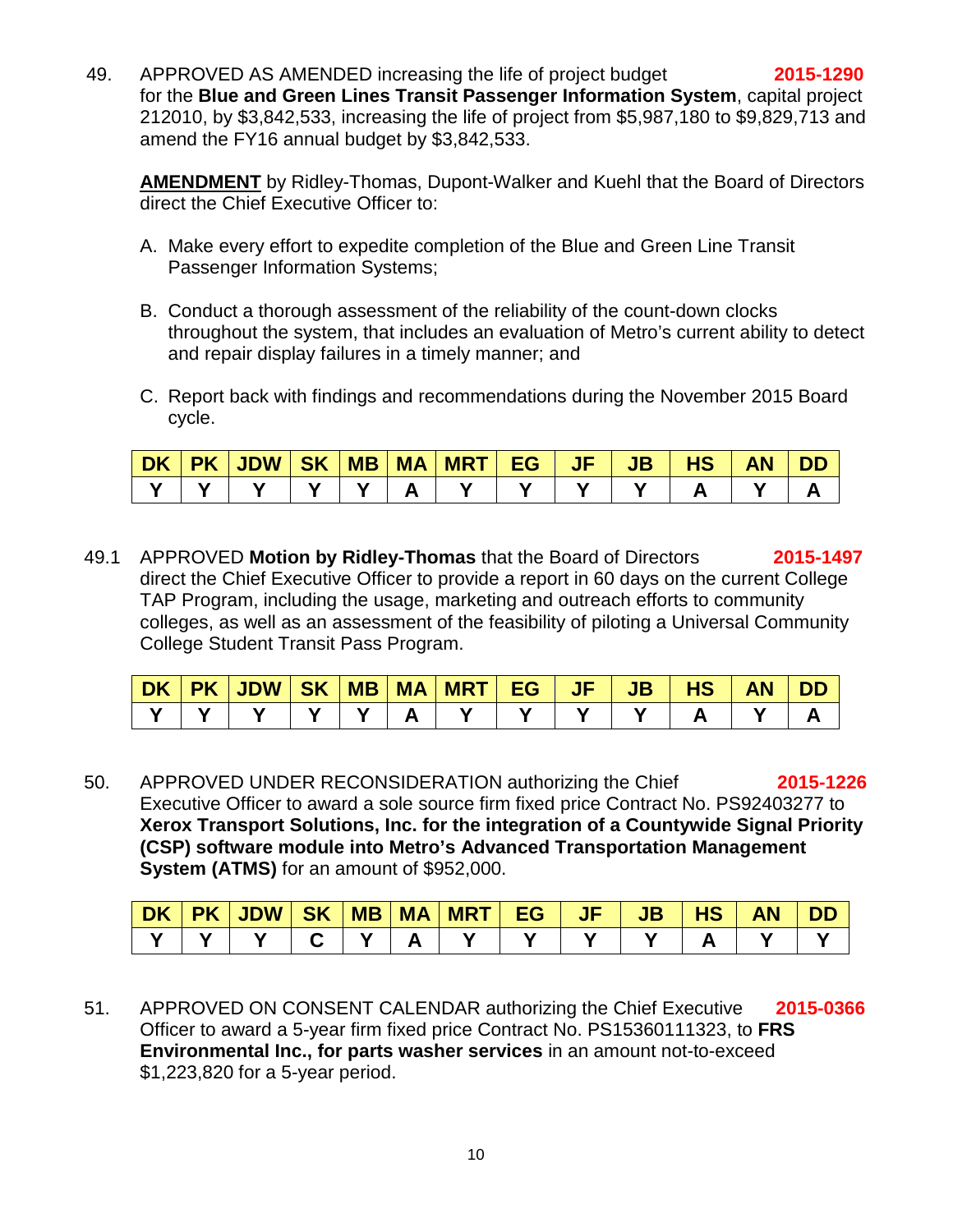- 58. APPROVED **Motion by Ridley-Thomas, Garcetti, Dupont-Walker 2015-1479 and Kuehl** directing the Chief Executive Officer to move forward with implementation of Affordable Housing and Business Loan Funds as follows:
	- A. Engage the consortium led by California Community Foundation and Low Income Investment Fund to negotiate terms and conditions, in a multi-partner Countywide Transit-Oriented Affordable Housing Loan Fund to support the production and preservation of transit-oriented affordable housing (including mixed use projects)that leverages Metro's financial contribution, as previously approved by the Boardin March 2015, and return to the Board for approval of the final terms and conditions;
	- B. Design a pilot Countywide Transit-Oriented Small Business Loan Fund program to provide financing under favorable terms for commercial tenant improvements within transit adjacent, mixed use (including affordable housing) or commercial projects with particular emphasis on tenant improvements for local small businesses, with priority for ones that have been operating in the community for at least 5 years. Should Metro be unable to administer the loan fund internally, the agency should contract with an external administrator with relevant expertise (e.g. community development financial institutions, banks, the Community Development Commission, or small business centers);
	- C. Continue research and engagement with community development financial institutions, municipalities, private sector banks, regional economic development corporations, and other interested parties on the potential expansion of the Countywide Transit-Oriented Small Business Loan Fund program to include a variety of financial products and report back within 120 days;
	- D. For purposes of furthering the above described objectives, amend the budget to initially allocate \$500,000 of the previously-committed funding for the Affordable Housing and Business Loan Fund to the pilot Countywide Transit-Oriented Small Business Loan Fund, to be dispersed over the next two fiscal years, and be administered by the Office of Management and Budget and the Diversity & Economic Opportunity Department, in coordination with the Office of Countywide Planning and Development; and
	- E. Provide a quarterly written update to the Board on the status, implementation and impacts of both Loan Fund programs.

| <b>DK</b> | <b>PK</b> | <b>JDW</b> | <b>SK</b> | <b>MB   MA</b> | <b>MRT</b> | EG | JF | <b>JB</b> | <b>HS</b> | <b>AN</b> | DD |
|-----------|-----------|------------|-----------|----------------|------------|----|----|-----------|-----------|-----------|----|
|           |           |            |           |                |            |    |    |           |           |           |    |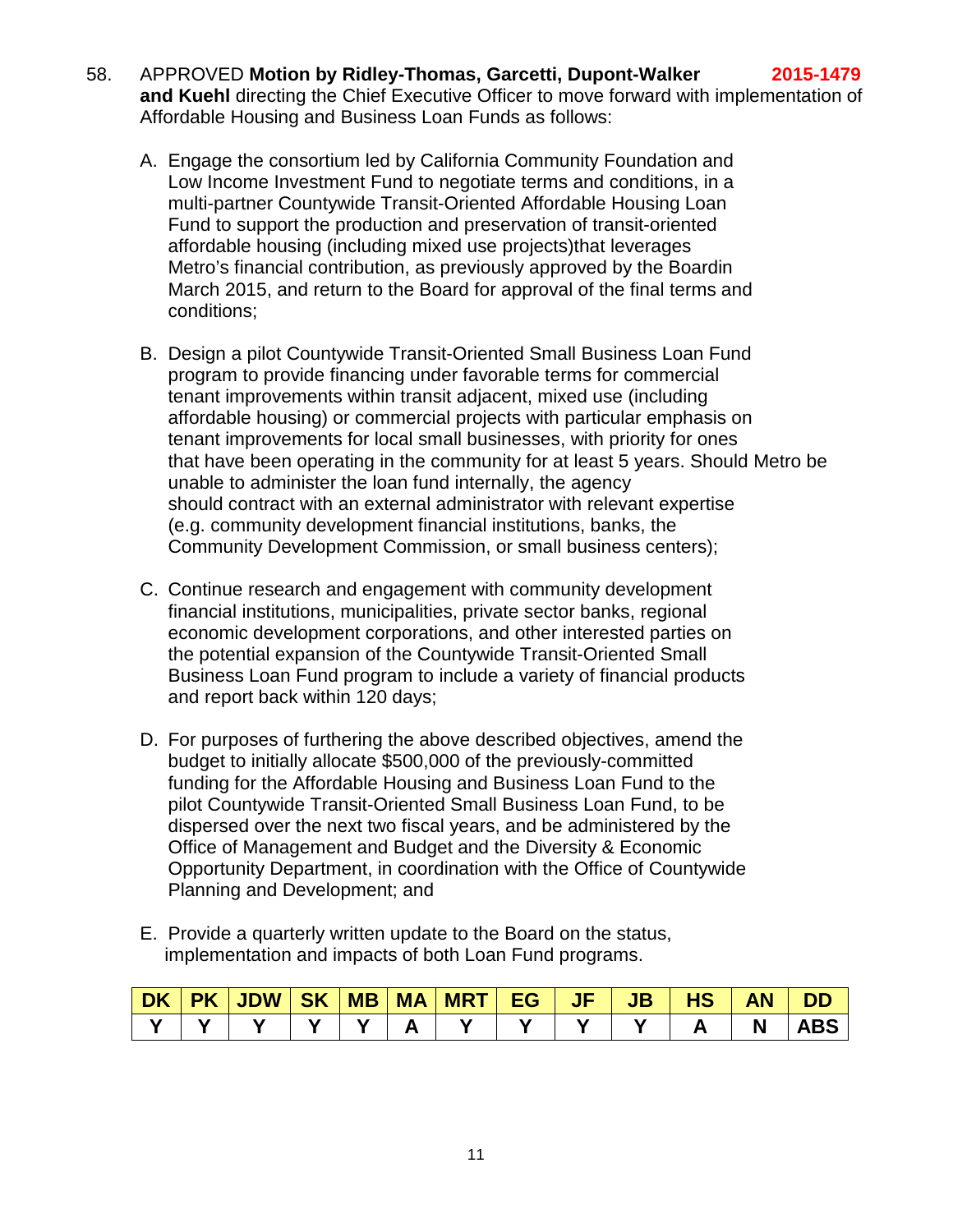#### 59. APPROVED ON CONSENT CALENDAR: **2015-1264**

- A. adopting the attached **Parking Ordinance, as set forth in Attachment A ("Metro Parking Ordinance"), enacting a new Title 8 to Metro's existing Administrative Code;**
- B. adopting the attached Fee Resolution, as set forth in Attachment B ("Metro Parking Rates and Permit Fee Resolution") establishing parking rates and permit fees at all Metro operated parking facilities and proposed new parking fees at Los Angeles Union Station;
- C. authorizing the Chief Executive Officer to implement and begin regulating the adopted Metro Parking Ordinance and Parking Fee Resolution at all Metro operated parking facilities. Systemwide including proposed new fees at Los Angeles Union Station; and
- D. authorizing the Chief Executive Officer to deposit all additional revenues generated into the Risk Allocation Matrix Internal Savings Account (RISA), pending Board approval of the full concept later this year.
- 60. APPROVED ON CONSENT CALENDAR authorizing the Chief **2015-1288** Executive Officer to:

- A. negotiate and execute an **Amended and Restated Parking License** ("Amended License") for transit patron parking for an initial term of five years at 3500 Crenshaw Boulevard, Los Angeles, California with West Angeles Church of God In Christ (WA COGIC) for an amount not to exceed an annual lease payment of \$323,100 plus applicable real estate taxes;
- B. exercise options contained in the lease at his discretion; and
- C. deposit cost savings into the Risk Allocation Matrix Internal Savings Account (RISA), pending Board approval of the full concept later this year.

### 61. APPROVED ON CONSENT CALENDAR: **2015-1342**

- A. the **upgrade of a vacant position to Chief Innovation Officer**, pay grade CC (\$222,476 - \$273,894 - \$325,353); and
- B. authorizing the Chief Executive Officer to negotiate a salary within the pay grade for the position.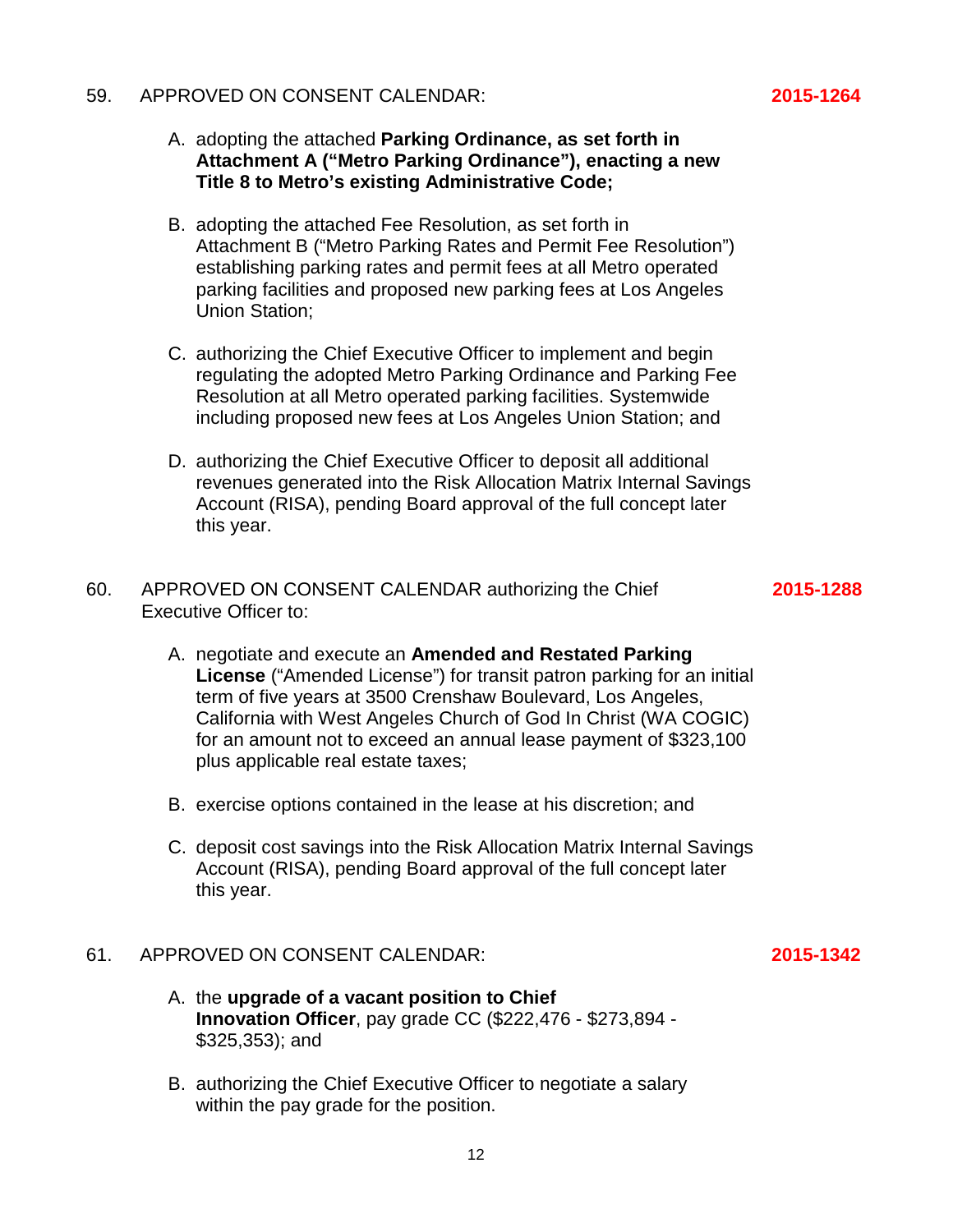- 64. APPROVED ON CONSENT CALENDAR authorizing the Chief **2015-1228** Executive Officer to:
	- A. Increase the Life of Project (LOP) budget for the **900 bus buy project to include funding for Option 1 price escalation; retrofit of operator safety barriers; and Live Video Monitoring System** (LVMS) in the amount of \$3,617,152 from \$503,442,500 to \$507,059,652; and
	- B. Approve Contract Modifications 9 and 10 for Contract OP33202869 to New Flyer of America, in the amount of \$6,043,492, for Option 1 price escalation and for retrofit of operator safety barriers and LVMS, increasing the total Contract value from \$498,652,341 to \$504,695,833.
- 65. AUTHORIZED the Chief Executive Officer to: **2015-1164**
	- A. Award a firm fixed unit rate Contract under RFP No. PS11654, for Region 1 to **Woods Maintenance Services, Inc., the second lowest responsive and responsible proposer, to provide graffiti abatement, landscape and irrigation maintenance, and trash and vegetation removal services throughout Metro Red Line (MRL), Metro Purple Line, Metro Orange Line (MOL), Inactive rights-of-way (IROWs) and various bus and rail locations within the geographical area specified as Region 1**, for a not-to-exceed amount of \$16,542,520 for the three-year base period, \$5,462,340 for the first option year, and \$5,462,340 for the second option year, for a combined total of \$27,467,200, effective October 1, 2015 through September 30, 2020.
	- B. Award a firm fixed unit rate Contract under RFP No. PS11654, for Region 2 to **Parkwood Landscape Maintenance, Inc., the lowest responsive and responsible proposer, to provide graffiti abatement, landscape and irrigation maintenance, and trash and vegetation removal services throughout Pasadena Gold Line (PGL),IROWs and various bus and rail locations within the geographical area specified as Region 2**, for a not-to-exceed amount of \$12,599,235 for the three-year base period, \$4,352,459 for the first option year, and \$4,568,300 for the second option year, for a combined not-to-exceed total of \$21,519,994, effective October 1, 2015 through September 30, 2020.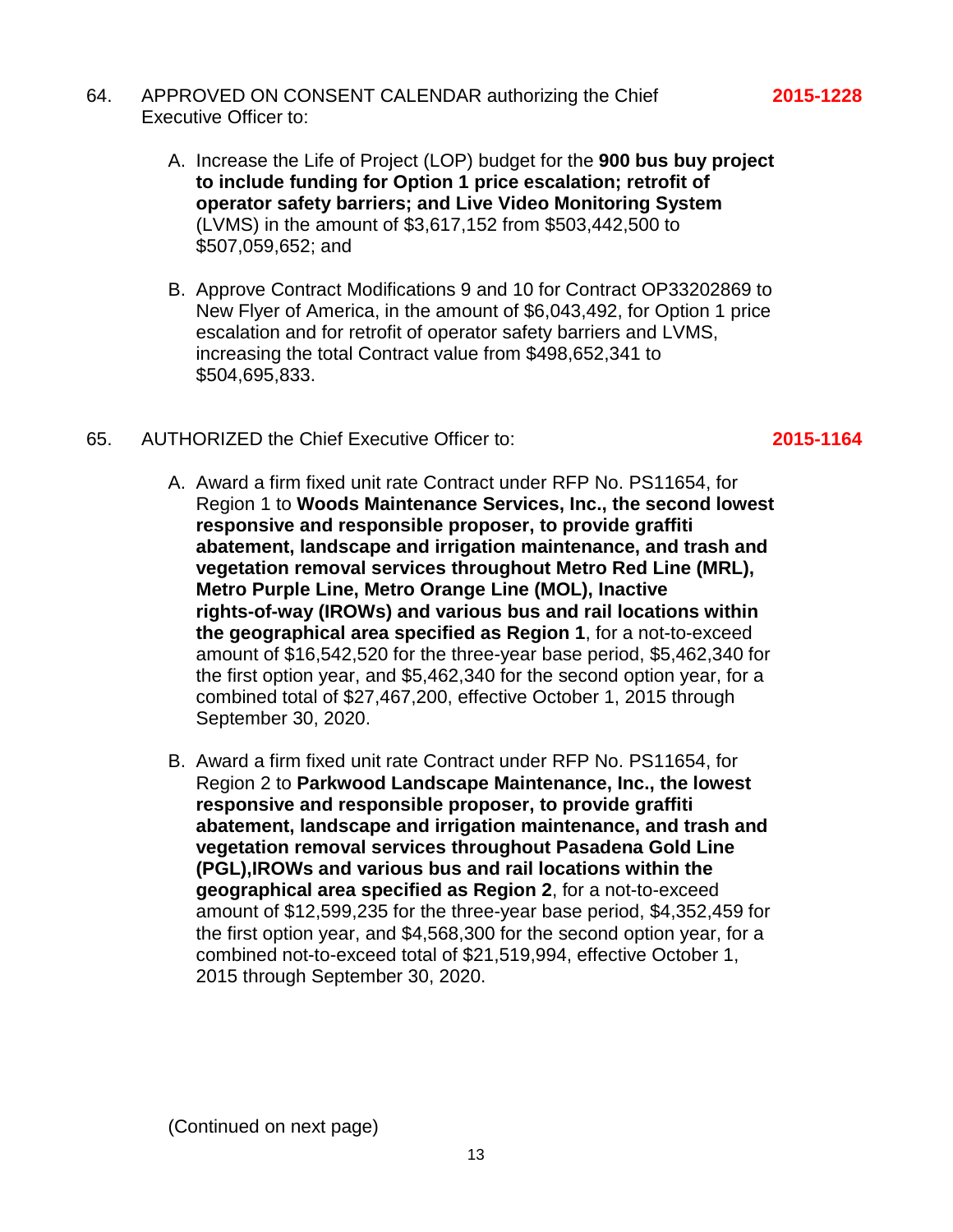(Item 65 - continued from previous page)

- C. Award a firm fixed unit rate Contract under RFP No. PS11654, for Region 3 to **Woods Maintenance Services, Inc., the second lowest responsive and responsible proposer, to provide graffiti abatement, landscape and irrigation maintenance, and trash and vegetation removal services throughout Metro Expo Line (Expo I), Metro Green Line (MGL), IROWs and various bus and rail locations within the geographical area specified as Region 3**, for a not-to-exceed amount of \$16,863,892 for the three-year base period, \$5,575,764 for the first option year, and \$5,575,764 for the second option year, for a combined total of \$28,015,420, effective October 1, 2015 through September 30, 2020.
- D. Award a firm fixed unit rate Contract under RFP No. PS11654, for Region 4: **Parkwood Landscape Maintenance, Inc., the lowest responsive and responsible proposer, to provide graffiti abatement, landscape and irrigation maintenance, and trash and vegetation removal services throughout Metro Blue Line (MBL), Harbor Transitway (HTW), IROWs and various bus and rail locations within the geographical area specified as Region 4**. This contract amount consists of \$11,996,937 for the three-year base period, \$4,141,657 for the first option year, and \$4,346,958 for the second option year, for a combined total of \$20,485,552, effective October 1, 2015.
- E. Amend the FY16 budget to add funds to CC3367 in the amount of \$14,625,000 to ensure sufficient funding and service continuity for the four regions under RFP No. PS11654.

|  | DK PK JDW SK MB MA MRT EG  JF   JB   HS |  |  |  |  | <b>AN</b> | <b>DD</b> |
|--|-----------------------------------------|--|--|--|--|-----------|-----------|
|  |                                         |  |  |  |  |           |           |

66. APPROVED ON CONSENT CALENDAR: **2015-1277**

- A. executing contract modifications to **16 existing Freeway Service Patrol contracts** as delineated in Attachment B, in an amount not to exceed \$7,696,000, and authorize reallocation of funds to meet unanticipated operational issues.
	- · Beat No. 3, Navarro's Towing, Inc., Contract No. FSP12-3, for \$475,000 for 8 months
	- · Beat No. 5, Neighborhood Towing 4 U, Inc., Contract No. FSP12-5, for \$450,000 for 8 months
	- · Beat No. 6, Mighty Transport, Inc. dba Frank Scotto Towing, Contract No., FSP-12-6, for \$420,000 for 8 months
	- Beat No. 7, South Coast Towing, Contract No. FSP12-7, for \$335,000, for 5 months,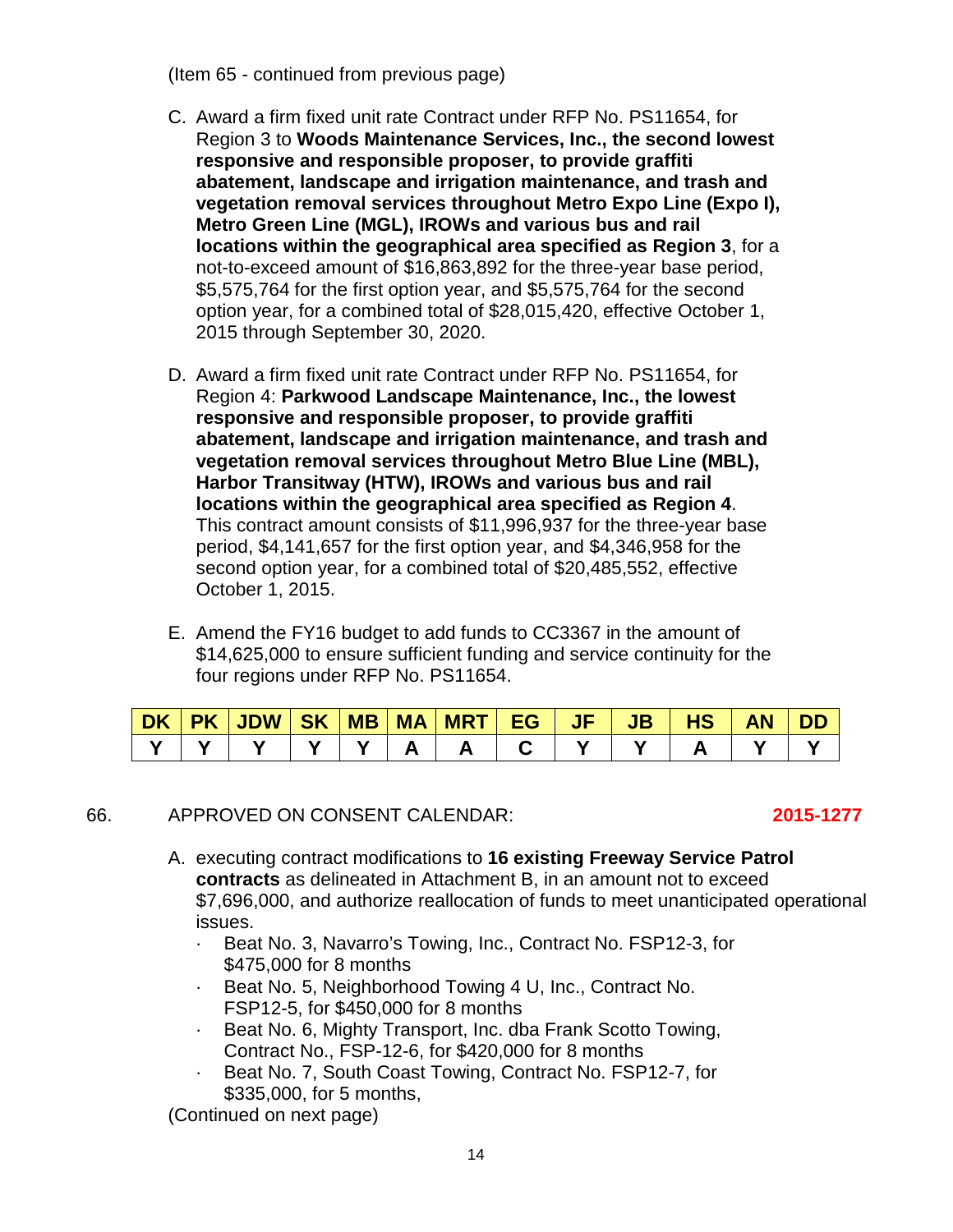(Item 66 - continued from previous page)

- · Beat No. 9, Classic Two, Inc. dba Tip Top Tow, Contract No. FSP12-9, for \$486,000, for 8 months
- · Beat No. 11, J&M Towing, Contract No. FSP12-11, for \$270,000, for 5 months
- · Beat No. 17, Sonic Towing, Inc., Contract No. FSP12-17 for \$495,000 for 9 months
- · Beat No. 23, Navarro's Towing, Contract No. FSP12-23, for \$305,000 for 5 months
- · Beat No. 27, Disco Auto Sales, Inc. dba Hollywood Car Carrier, Contract No. FSP12-27, for \$455,000 for 5 months
- · Beat No. 29, Platinum Tow & Transport, Inc., Contract No. FSP12-29, for \$480,000, for 6 months
- Beat No. 31, Sonic Towing, Inc., Contract No. FSP12-31, for \$460,000, for 6 months
- · Beat No. 39, J&M Towing, LLC, Contract No., FSP12-39, for \$385,000, for 9 months
- · Beat No. 43, Disco Auto Sales, Inc. dba Hollywood Car Carrier, Contract No. FSP12-43, for \$560,000 for 9 months
- · Beat No. 50, Girard & Peterson, Inc., Contract No. FSP12-50, for \$610,000, for 6 months
- · Beat No. 70, Sonic Towing, Inc., Contract No. FSP12ELTS-70, for \$755,000, for 4 months
- Beat No. 71, Bob & Dave's Towing, Inc., Contract No. FSP12ELTS-71, for \$755,000 for 4 months
- B. exercising option year 2 of two FSP Big Rig Contract for a total value of \$1,512,000.
	- · Beat No. 60, Hadley Towing, Inc., Contract No. FSP10BR-60, for \$765,000, for 12 months
	- · Beat no. 61, Hadley Towing, Inc., Contract No. FSP10BR-61, for \$765,000, for 12 months
- 67. APPROVED **Motion by Kuehl and Butts** that the Metro Board of **2015-1435** Directors instruct the CEO to prepare a plan to dedicate the 26th Street/Bergamot Station along the Expo line in memory of Private Joe Gandara. The dedication should coincide with the opening of the Expo line to Santa Monica and include a plaque to be placed at the station recognizing Private Gandara's heroism and sacrifice for our country.

| DK . | <b>PK JDW SK</b> | $M$ B $M$ A | <b>MRT</b> | <b>EG</b> | <b>JF</b> | $\overline{\mathsf{J}}\mathsf{B}'$ | пэ | <b>AN</b> | DD |
|------|------------------|-------------|------------|-----------|-----------|------------------------------------|----|-----------|----|
|      |                  |             |            |           |           |                                    |    |           |    |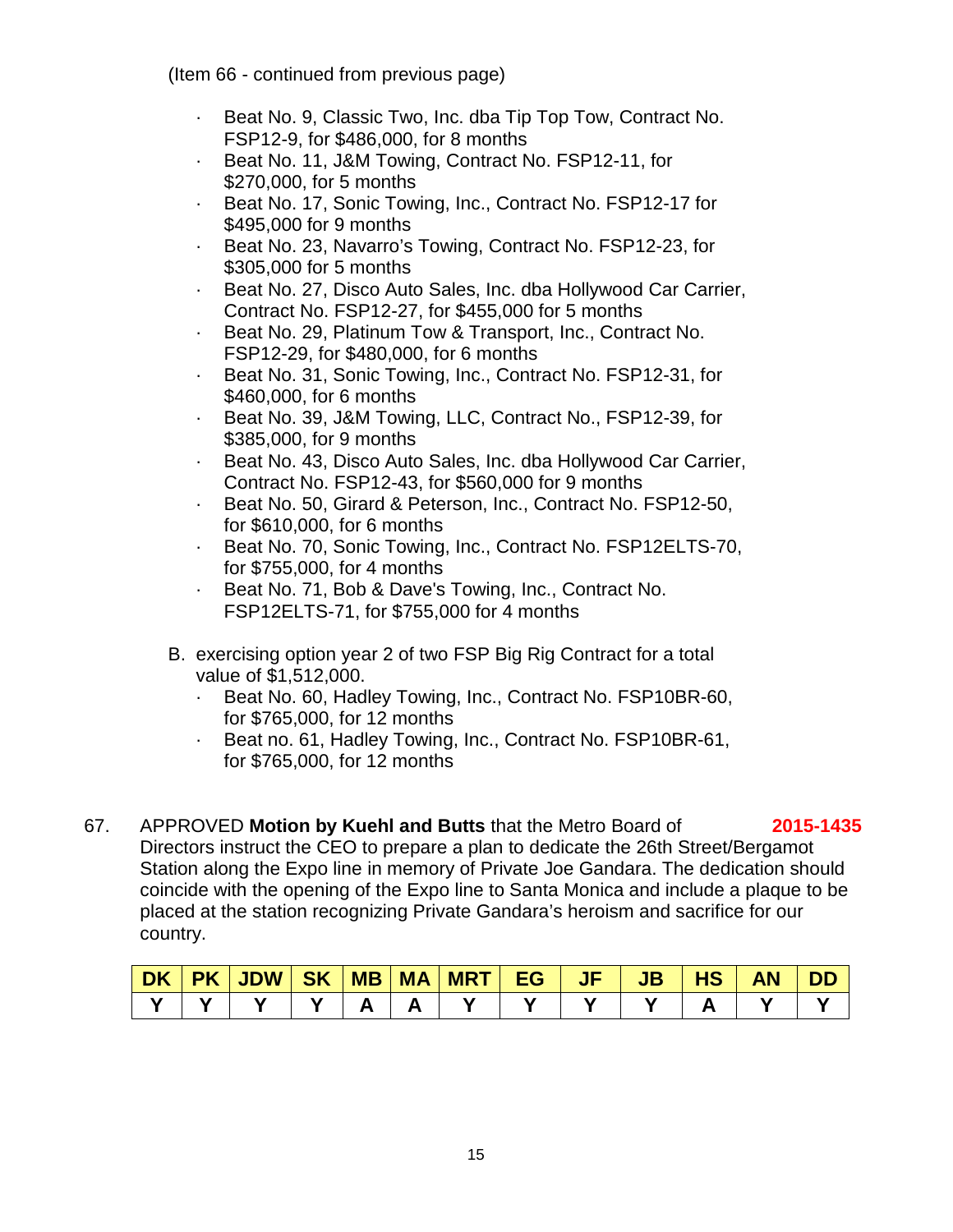- 69. APPROVED **Motion by Fasana** that staff report back to the **2015-1480** System Safety, Security and Operations Committee in 60 days with the following information:
	- A. Usage data of the current APT system, including the average wait during peak times and the total daily usage;
	- B. How to best determine the restroom usage and capacity needs, both near and long term;
	- C. The feasibility of adding additional restrooms at the station either via APT's, stand-alone restrooms, retail opportunities, or other ideas;
	- D. Cost estimates for addition of additional restrooms and potential locations, and;
	- E. Timelines for installing additional restrooms.

| <b>DK</b> | <b>PK</b> | JDW SK | MB | <b>MA</b> | MRT EG | $J$ $F$ | <b>JB</b> | нs | ΑN | Ш |
|-----------|-----------|--------|----|-----------|--------|---------|-----------|----|----|---|
|           |           |        |    |           |        |         |           |    |    |   |

### 70. **CLOSED SESSION: 2015-1498**

#### A. Conference with Legal Counsel - Existing Litigation - G.C. 54956.9(d)  $(1)$ :

1. Kiewit Infrastructure West Company v. LACMTA Arbitration Case No. A-0011-2015

NO REPORT.

2. Today's IV, Inc., v. LACMTA, LASC Case No. BS137540

NO REPORT.

3. Adelaido Hernandez, et al. v. LACMTA, LASC Case No. BC511068

APPROVED settlement of \$950,000.

| <b>DK</b> | <b>PK</b> | JDW SK | <b>MB</b> | <b>MA</b> | <b>UMRT</b> | EG | $\sqrt{F}$ | JB | HS | AN | ЛD |
|-----------|-----------|--------|-----------|-----------|-------------|----|------------|----|----|----|----|
|           |           |        |           |           |             |    |            |    |    |    |    |